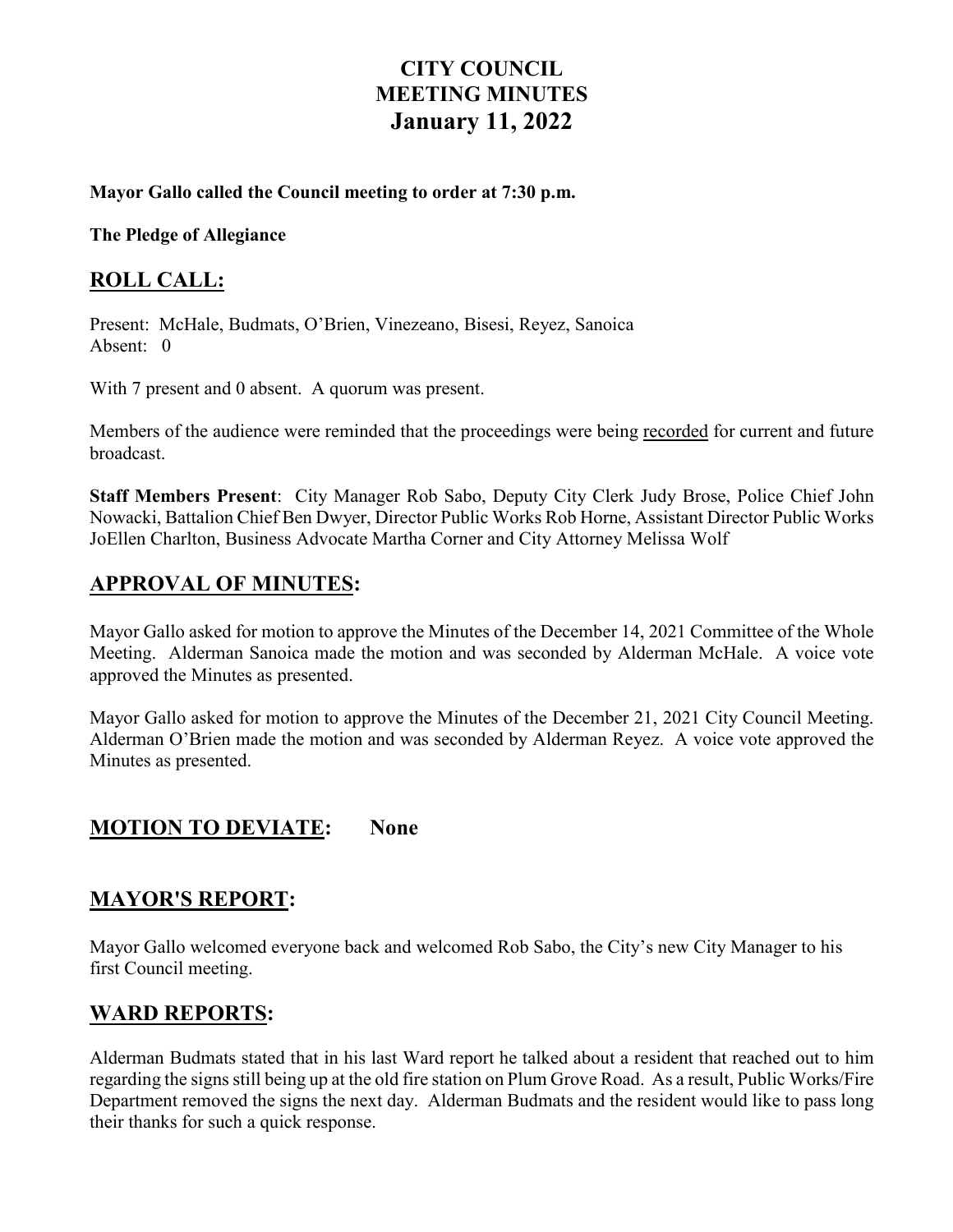January 11, 2022 City Council Meeting Minutes Page **2** of **10**

Alderman O'Brien gave an Economic Development Committee update. They welcomed two new members, Jeanine Molinelli and Heather Larson. Martha Corner gave an overview of Cook County Class 6b Classification Tax Incentive. EDC reviewed their three 2022 goals of assisting existing businesses, attract new businesses and aesthetics and identified a primary and secondary lead for each sub-goal. At the February meeting, the leads will provide additional details and ideas to focus on during 2022. Two separate entities expressed interest in the former Great American Bagel and the former Egg'legtic Café. Staff had a very positive meeting with the owners of the former Taco Bell property on Kirchoff and Meadow. Finally, the State of the City event is in the very early planning stages, more details will follow at a later time.

Alderman Sanoica stated that a resident reached out regarding some concerns on how the snow plowed in the Colleen Court area during the recent snow storms. She spoke to Public Works and remedies are in place going forward. If anyone has any issues with snow removal, please reach out to Alderman Sanoica or reach out to Public Works directly as resident feedback is taken into consideration to make sure everyone is able to safely leave their homes during inclement weather.

Alderman Vinezeano stated that she received calls from residents regarding traffic/parking concerns near the COVID testing site at Old New Wilke and Central. Rolling Meadows Police will monitor that area going forward.

## **MEETING OPEN TO THE PUBLIC FOR 20 MINUTES:**

Mayor Gallo stated that there was one person signed in that did not wish to speak but was available for any questions for item C on the agenda.

## **PENDING:**

## **A) Ordinance No. 22-01 – Approve an Ordinance Confirming and Extending the State of Emergency within the City of Rolling Meadows Due to the COVID-19 Pandemic (2nd Reading)**

Mayor Gallo read the title into record and asked for a motion to adopt this Ordinance. Alderman Sanoica made the motion and was seconded by Alderman O'Brien.

Alderman Budmats stated that since we're extending the State of Emergency and given the current state of the positivity and the fact that Northwest Hospital has stopped doing elective surgeries, why are the meetings still in-person and why isn't there an option for meeting remotely?

Mayor Gallo stated that while this is not up for discussion at this time but in our presence here and in City Hall efforts have been made to keep it safe for all those attending. While the public is not allowed in the Council Chambers, we are taking precautions such as social distancing, wearing masks and we have the ultraviolet light system in the HVAC system so at this time we will remain in-person but will monitor the situation and if there are any health concerns we will go back to full remote.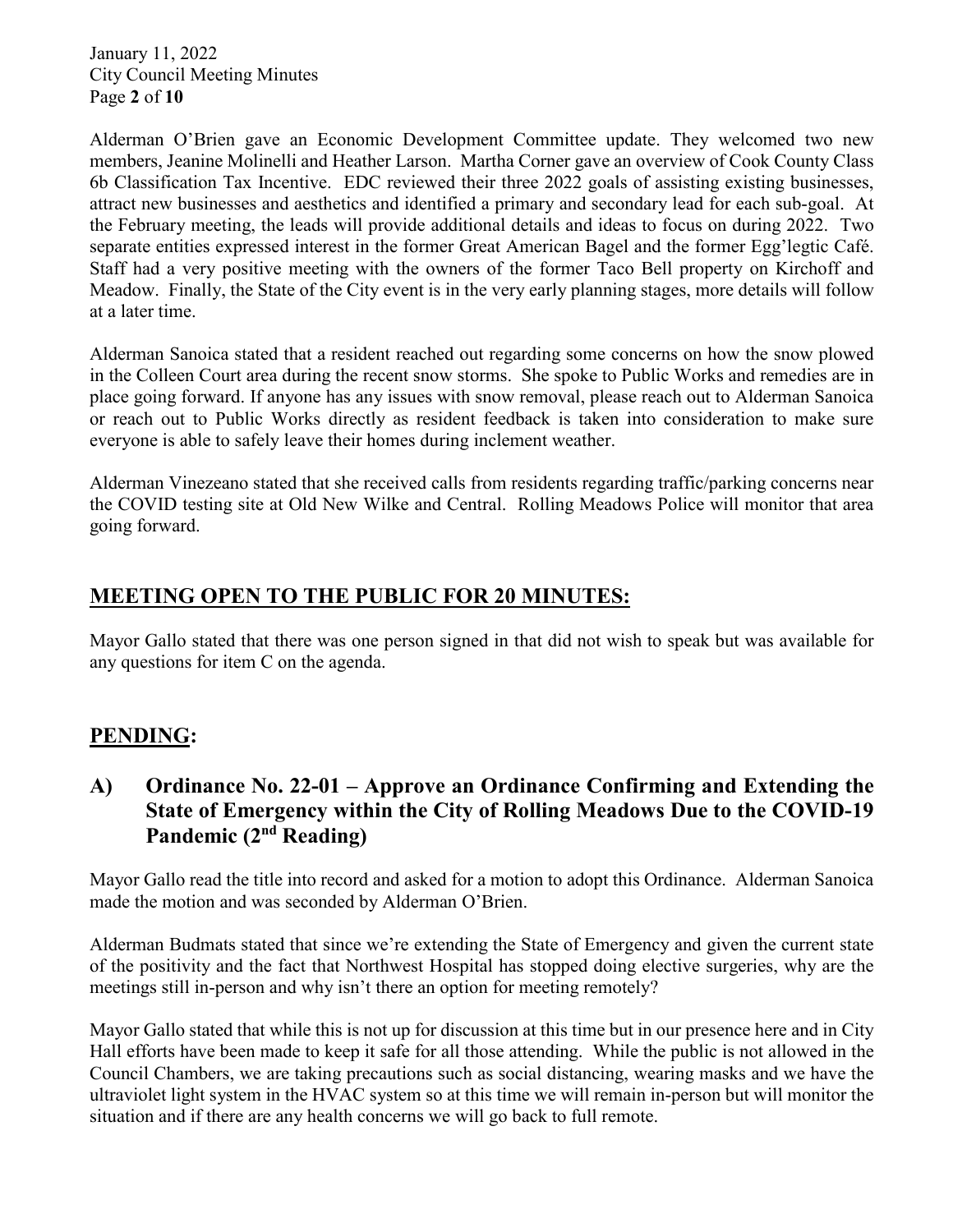January 11, 2022 City Council Meeting Minutes Page **3** of **10**

ROLL CALL:

AYES: Budmats, O'Brien, Vinezeano, Bisesi, Reyez, Sanoica, McHale NAYS: 0 ABSENT: 0

With 7 in favor and 0 opposed. This Ordinance was adopted.

## **B) Ordinance No. 22-02 – Authorize Approval of the "Final Plat of Subdivision of Calabrese Subdivision", for the properties at 2321 Brockway, Palatine, Illinois, and 4940 Emerson Avenue, Palatine, Illinois (2nd Reading)**

Mayor Gallo read the title into record and asked for a motion to adopt this Ordinance. Alderman McHale made the motion and was seconded by Alderman O'Brien.

ROLL CALL:

AYES: O'Brien, Vinezeano, Bisesi, Reyez, Sanoica, McHale, Budmats NAYS: 0 ABSENT: 0

With 7 in favor and 0 opposed. This Ordinance was adopted.

## **C) Ordinance No. 22-03 – Grant Approval of a Special Use Authorizing a Major Change to the V-Land Planned Development Authorized by Ordinance 03-52, and Other Relief Necessary to Allow for Modification of the Existing Wall Signage for Huntington Bank at 1415 Algonquin Road (2nd Reading)**

Mayor Gallo read the title into record and asked for a motion to adopt this Ordinance. Alderman O'Brien made the motion and was seconded by Alderman Vinezeano.

ROLL CALL:

AYES: Vinezeano, Bisesi, Reyez, Sanoica, McHale, Budmats, O'Brien NAYS: 0 ABSENT: 0

With 7 in favor and 0 opposed. This Ordinance was adopted.

## **CONSENT ORDINANCES (1st Reading):**

The Consent Ordinances in for first reading consists of three (3) items, items D thru F. Mayor Gallo asked if any Alderman wished to remove an item from the Consent Agenda for Ordinances. No items were removed.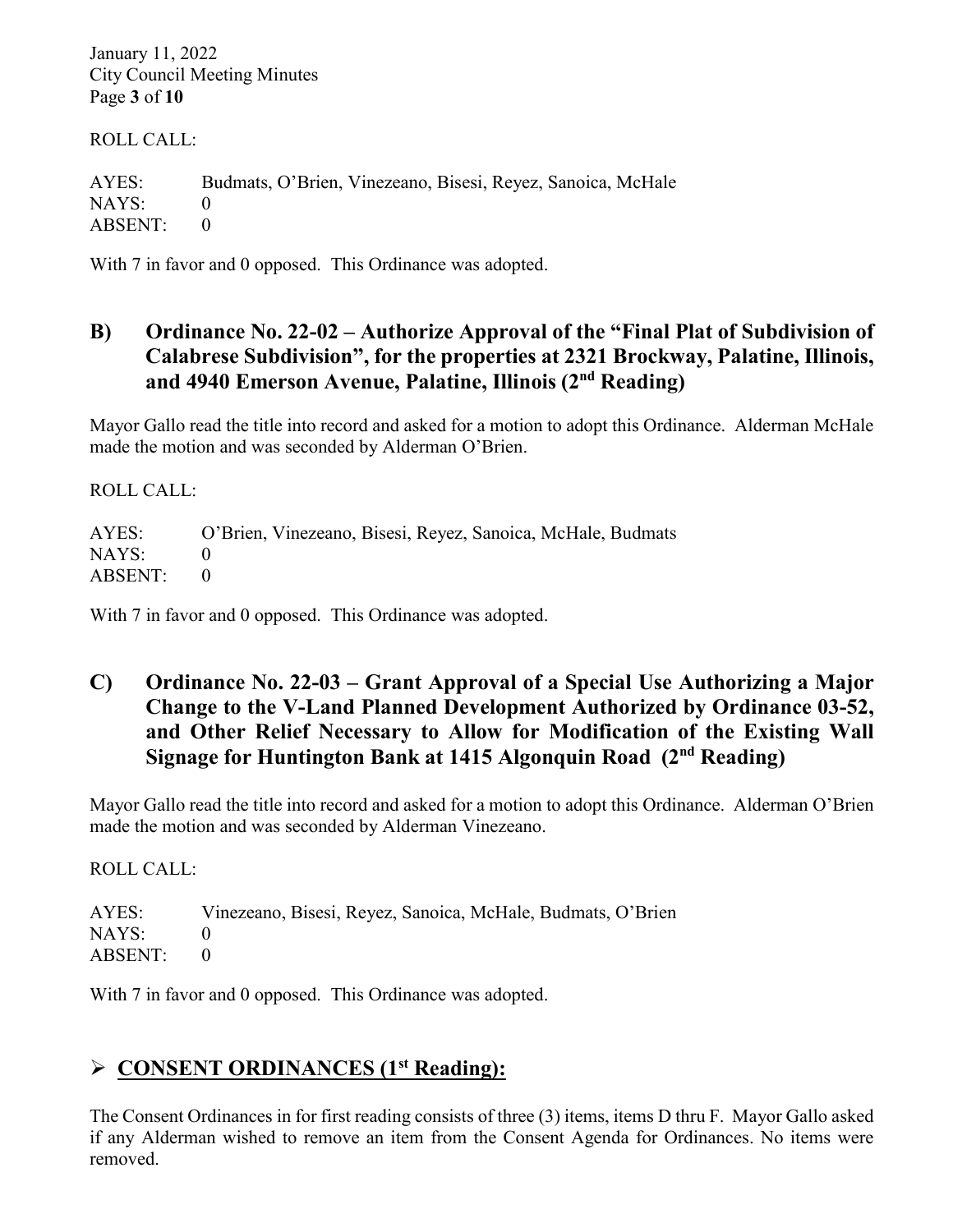January 11, 2022 City Council Meeting Minutes Page **4** of **10**

Mayor Gallo declared it in order for one motion to consider the three (3) Ordinances in one motion without debate. Mayor Gallo asked for a motion to consider the Ordinances for 1<sup>st</sup> Reading. Alderman Sanoica made the motion and was seconded by Alderman Vinezeano. Mayor Gallo read the titles into record.

- **D) Ordinance No. 22-00– Approve an Ordinance Confirming and Extending the State of Emergency within the City of Rolling Meadows Due to the COVID-19 Pandemic (1st Reading)**
- **E) Ordinance No. 22-00 – Amend Pay Ranges for Seasonal and Intern Positions for the City of Rolling Meadows (1st Reading)**
- **F) Ordinance No. 22–00 – Designate Representatives to the Northwest Suburban Municipal Joint Action Water Agency (NSMJAWA) for the City of Rolling Meadows (1st Reading)**

ROLL CALL:

AYES: Bisesi, Reyez, Sanoica, McHale, Budmats, O'Brien, Vinezeano NAYS: 0 ABSENT: 0

With 7 in favor and 0 opposed. The Ordinances were moved forward for  $2<sup>nd</sup>$  reading.

## **NEW BUSINESS:**

## **G) MOTION TO APPROVE PAYMENT OF BILLS ON WARRANT 1/11/2022**

Mayor Gallo asked for a motion to approve the Warrant. Alderman O'Brien made the motion and was seconded by Alderman Sanoica

ROLL CALL:

AYES: Reyez, Sanoica, McHale, Budmats, O'Brien, Vinezeano, Bisesi NAYS: 0 ABSENT: 0

With 7 in favor and 0 opposed. The Warrant was approved.

## **CONSENT RESOLUTIONS:**

The Consent Resolutions consisted of thirteen (13) items, items H thru T. Mayor Gallo asked if any Alderman wished to remove any item from the Consent Agenda for Resolutions. No items were removed.

Mayor Gallo declared it in order for one motion to consider the thirteen (13) Resolutions in one motion without debate. Alderman McHale made the motion and was seconded by Alderman Vinezeano. Mayor Gallo read the titles into the record.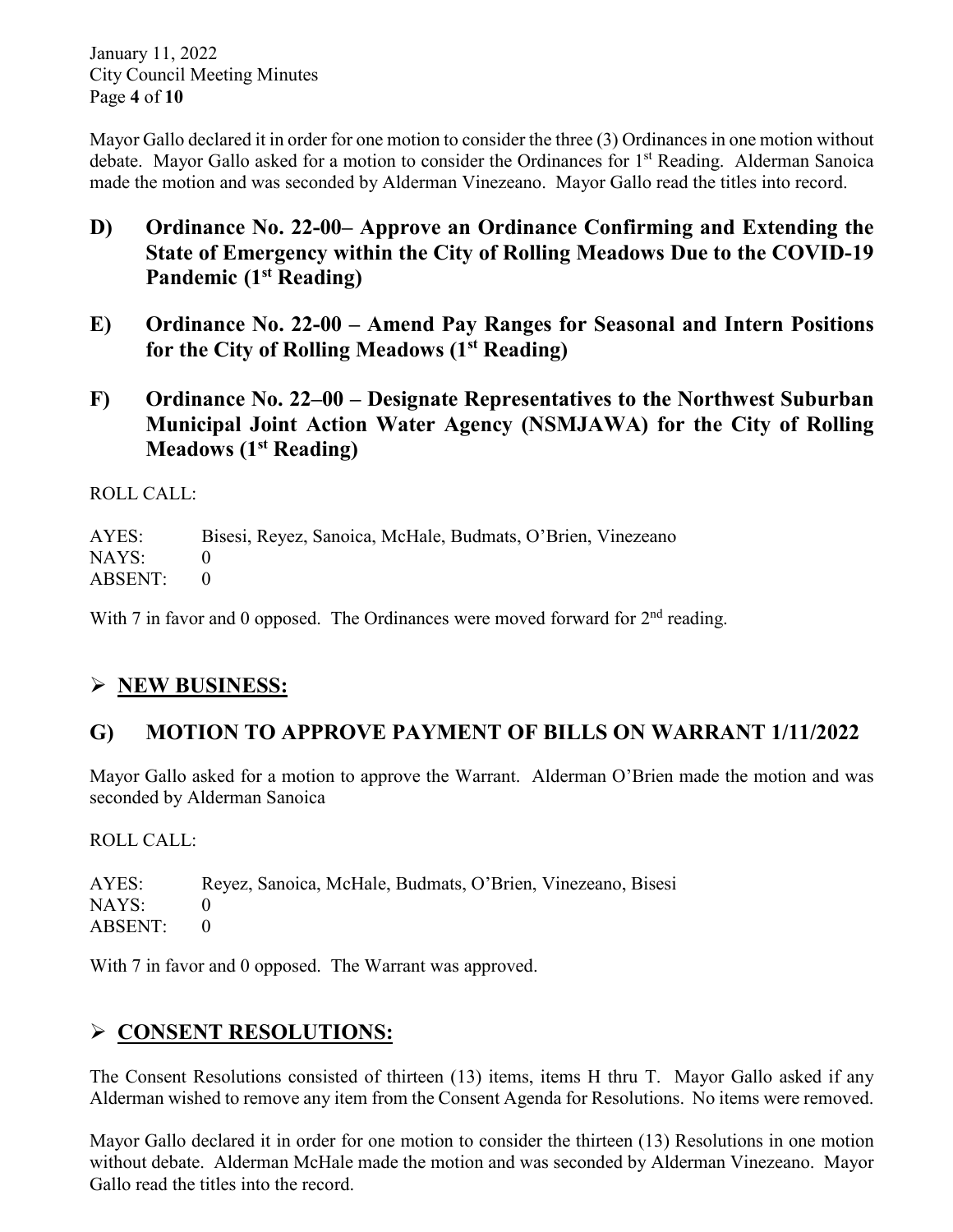- **H) Resolution No. 22-R-01 – Appoint Rob Sabo as IPBC Delegate Representative and Joyce DeLeon as Alternate Representative**
- **I) Resolution No. 22-R-02 – Appoint Rob Sabo as IMRF Delegate Representative and Joyce DeLeon as Alternate Representative**
- **J) Resolution No. 22-R-03 – Appoint Rob Sabo as IRMA Delegate Representative and Joyce DeLeon as Alternate**
- **K) Resolution No. 22-R-04 – Approve National League of Cities Voting and Alternate Voting Delegate Appointment**
- **L) Resolution No. 22-R-05 – Appoint City Representatives to the Northwest Municipal Conference (NWMC)**
- **M) Resolution No. 22-R-06 – Appoint Director and Alternate Director(s) as City Representative to the Solid Waste Agency of Northern Cook County (SWANCC)**
- **N) Resolution No. 22-R-07 – Authorize an Agreement Between the City of Rolling Meadows and the Illinois Department of Transportation for Maintenance and Energy Costs, Associated with Traffic Signals at Shared Intersections under Local Jurisdiction (July 1, 2021 through June 30, 2031)**
- **O) Resolution No. 22-R-08 – Authorize an Agreement between the City of Rolling Meadows and the Illinois Department of Transportation for Maintenance and Energy Costs, Associated with Traffic Signals at Shared Intersections under State Jurisdiction (July 1, 2021 through June 30, 2031)**
- **P) Resolution No. 22-R-09 – Approve FY 2022 Motor Fuel Tax (MFT) Appropriations for Public Works Maintenance Operations**
- **Q) Resolution No. 22-R-10 – Award a (1) year extension contract for Janitorial Services for City Facilities provided from February 1, 2022 through January 31, 2023**
- **R) Resolution No. 22-R-11 – Authorize the Execution of a Contract with DACRA Tech, LLC for the City's Citation and Adjudication Software Solution**
- **S) Resolution No. 22-R-12 – Authorize a Contract for Forestry Maintenance Services for FY2022**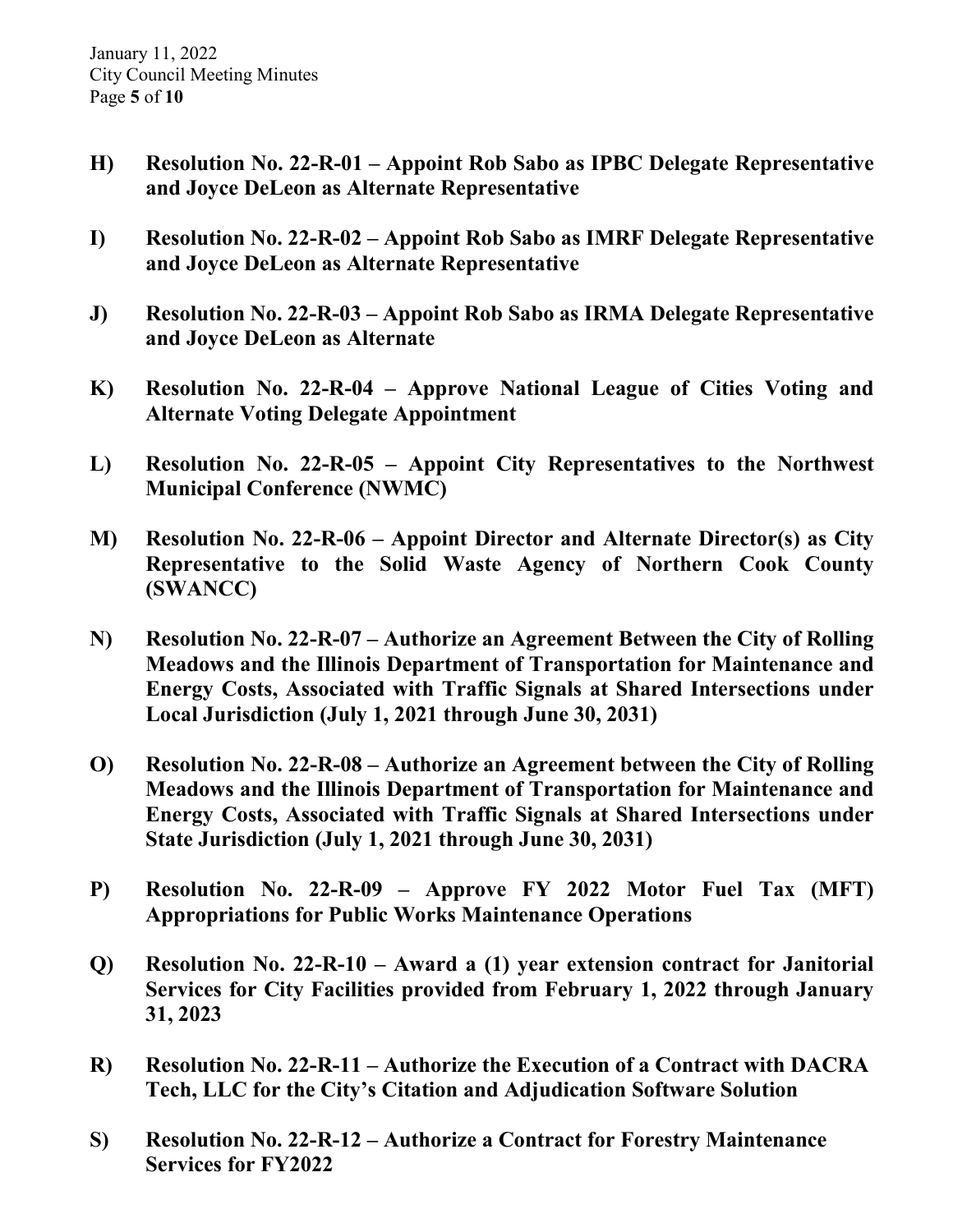## **T) Resolution No. 22-R-13 – Authorize the City of Rolling Meadows' Participation in the National Multistate Opioid Settlement and Ratifying the Execution of Related Settlement Agreements**

#### ROLL CALL:

AYES: Sanoica, McHale, Budmats, O'Brien, Vinezeano, Bisesi, Reyez NAYS: 0 ABSENT: 0

With 7 in favor and 0 opposed. The Resolutions were adopted.

## **OTHER BUSINESS & REPORTS:**

| <b>Mayor's Appointments:</b>  | <b>None</b> |
|-------------------------------|-------------|
| <b>Mayor's Proclamations:</b> | <b>None</b> |
| <b>City Clerk's Report:</b>   | <b>None</b> |

**City Staff Reports:** 

**Rob Sabo, City Manager reviewed the following:** 

### **1) Community Items of Interest**

- 1) The January Newsletter can be found on the City web site. Please visit [www.cityrm.org](http://www.cityrm.org/) and click on the "News & Views" tab.
- 2) Public Works will provide Christmas tree pick-up service to all refuse customers from January  $3<sup>rd</sup>$  to January 14<sup>th</sup>. Residents should remove lights, tinsel and ornaments, and place trees at the curb (cut side facing the street) on their regular refuse collection days.
- 3) The City's annual holiday light recycling program is taking place until February  $4<sup>th</sup>$ , 2022. Holiday lights, extension cords and power strips can be dropped into the collection boxes outside of City Hall. For details about this program, visit [www.elginrecycling.com.](http://www.elginrecycling.com/)
- 4) The Rolling Meadows Police Department continues to accept donation for the new HOPE FUND that will assist victims of disasters, domestic violence, child abuse and other hardships that necessitate the need for financial assistance. Donations to the HOPE FUND can be made by visiting the Go Fund Me page located at [www.gofundme.com/f/rmpd-hope-fund.](http://www.gofundme.com/f/rmpd-hope-fund)
- 5) The City's 2022 community events calendar is now available on the City's website, Facebook page and at City Hall. Be sure to reserve these dates to enjoy the concerts, parades, fests and other special events in Rolling Meadows this year.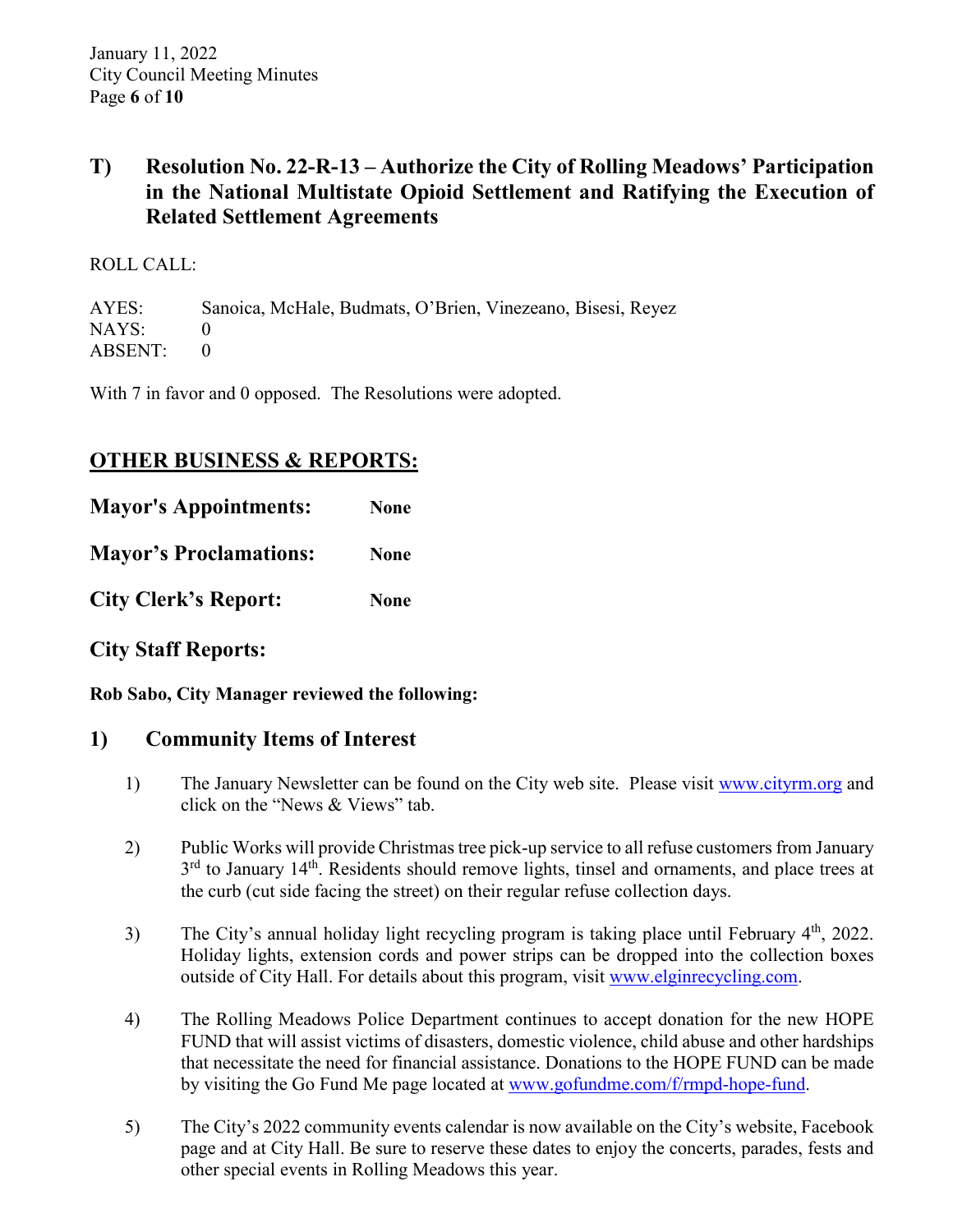January 11, 2022 City Council Meeting Minutes Page **7** of **10**

6) City Hall will be closed on January 17, 2022 in observance to the MLK Day holiday.

#### **Martha Corner, Business Advocate reviewed the following:**

#### **2) December 2021 New Businesses**

- 1) Veteran Inspection Services, LLC Nondestructive Testing Service
- 2) Freez-O Electricals HVAC Repair
- 3) UMSA Investments, LLC d/b/a Lab Elite COVID Testing Site
- 4) Gray Beard LLC Sales of Specialty Chemicals
- 5) MRG High LLC d/b/a Green Zone CBD & Vape Vape, CBD & Vitamin Shop
- 6) Caravel Autism Health, LLC Provides Therapy to Autistic Children

#### **Rob Sabo, City Manager reviewed the following:**

#### **3) January 18, 2022 Committee of the Whole Draft Agenda**

- *1) Personnel Rules and Regulations of the City of Rolling Meadows Related to the City's Pay Plan (postponed at 11/23/21 City Council Meeting)*
- *2) Building Codes & Local Amendment Updates*
- *3) Water Shut-off Policy*

#### **Rob Sabo, City Manager reviewed the following:**

### **4) January 25, 2022 City Council Draft Agenda**

*MOTION TO APPROVE CITY COUNCIL MINUTES OF JANUARY 11, 2022 CITY COUNCIL MEETING* 

*MOTION TO DEVIATE:* 

*MAYOR'S REPORT:*

*WARD REPORTS:*

*MEETING OPEN TO THE PUBLIC FOR 20 MINUTES:* 

#### *PENDING:*

- *A) Ordinance No. 22-00 – Approve an Ordinance Confirming and Extending the State of Emergency within the City of Rolling Meadows Due to the COVID-19 Pandemic (2nd Reading)*
- *B) Ordinance No. 22-00 – Amend Pay Ranges for Seasonal and Intern Positions for the City of Rolling Meadows (2nd Reading)*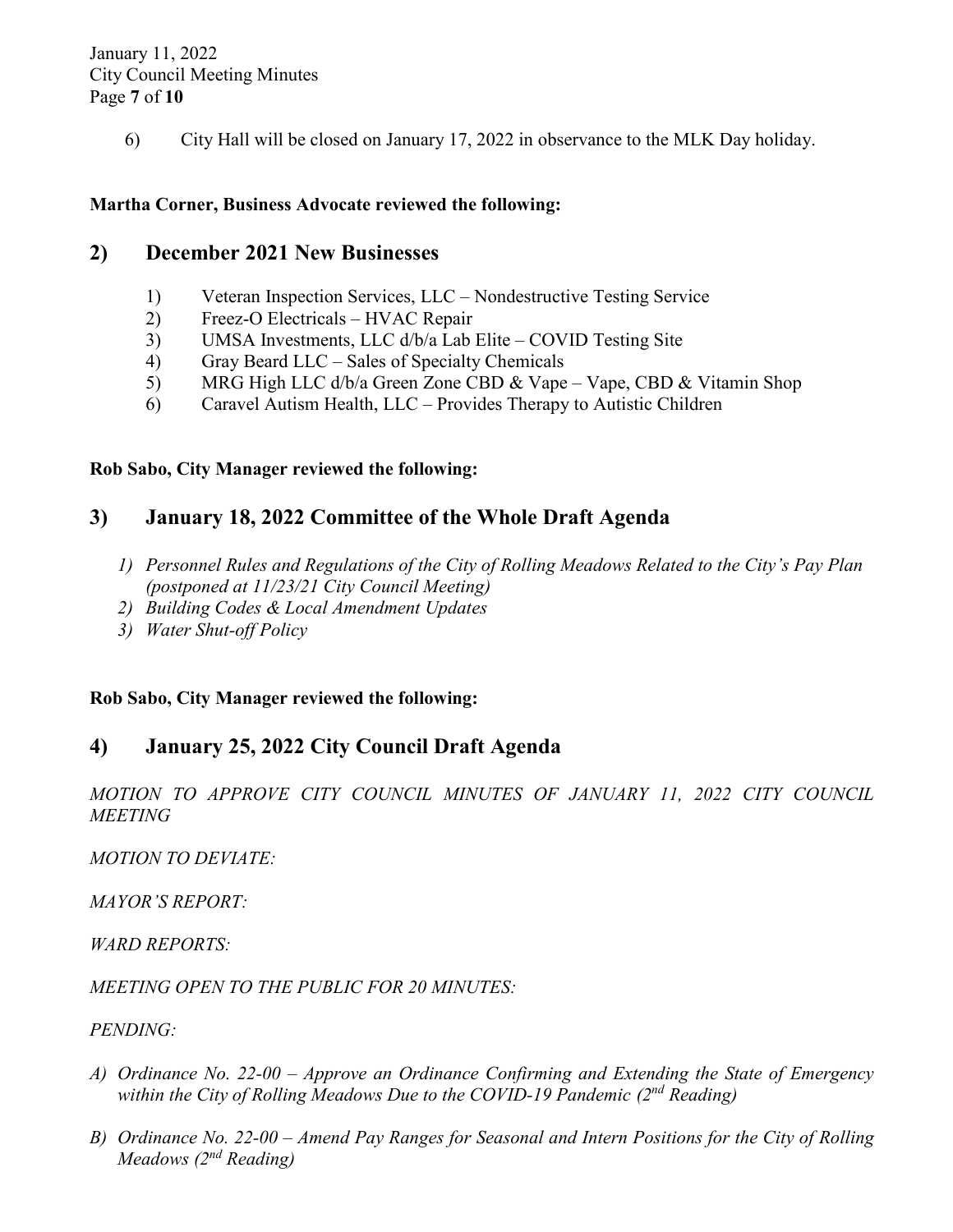January 11, 2022 City Council Meeting Minutes Page **8** of **10**

*C) Ordinance No. 22–00 – Designate Representatives to the Northwest Suburban Municipal Joint Action Water Agency (NSMJAWA) for the City of Rolling Meadows (2nd Reading)*

*CONSENT ORDINANCES:* 

- *D) Ordinance No. 22-00 – Approve an Ordinance Confirming and Extending the State of Emergency within the City of Rolling Meadows Due to the COVID-19 Pandemic (1st Reading)*
- *E) Ordinance No. 22-00 – Approve Special Use to Allow an Electronic Message Sign and other Relief Necessary to Accommodate the Electronic at 2720 Kirchoff Road (1st Reading)*
- *F) Ordinance No. 22-00 Amend Liquor Code to Add New License Classification for Hotels (1st Reading)*
- *G) Ordinance No. 22-00 – Amend the Personnel Rules and Regulations of the City of Rolling Meadows Related to the City's Pay Plan (1st Reading)*

*NEW BUSINESS:*

*F) MOTION TO APPROVE PAYMENT OF BILLS ON WARRANT January 25, 2022*

*CONSENT RESOLUTIONS:*

- *G) Resolution No. 22-R-00 – Approve Local Public Agency Agreement for Federal Participation with Illinois Department of Transportation for Proposed Hicks Road Bike Path – Phase II Engineering*
- *H) Resolution No. 22-R-00 – Award a Contract for Phase II Engineering Services for Hicks Road Bike Path*
- *I) Resolution No. 22-R-00 – Approve FY 2022 Rebuild Illinois (RBI) Appropriations for Public Works Maintenance Operations*
- *J) Resolution No. 22-R-00 – Award Contract for Preliminary Engineering Services for Kennedy Pond Survey*

*OTHER BUSINESS & REPORTS:* 

| Mayor's Appointments:         |                                      |                                            |
|-------------------------------|--------------------------------------|--------------------------------------------|
| <b>Mayor's Proclamations:</b> | Alice Fitzgerald Turns 100 Years Old |                                            |
| City Clerk's Report:          |                                      |                                            |
| City Staff Reports:           |                                      | Community Items of Interest                |
|                               | 2)                                   | February 8, 2022 City Council Draft Agenda |

*MATTERS NOT ON THE AGENDA:*

*CLOSED SESSION:*

*ADJOURNMENT:*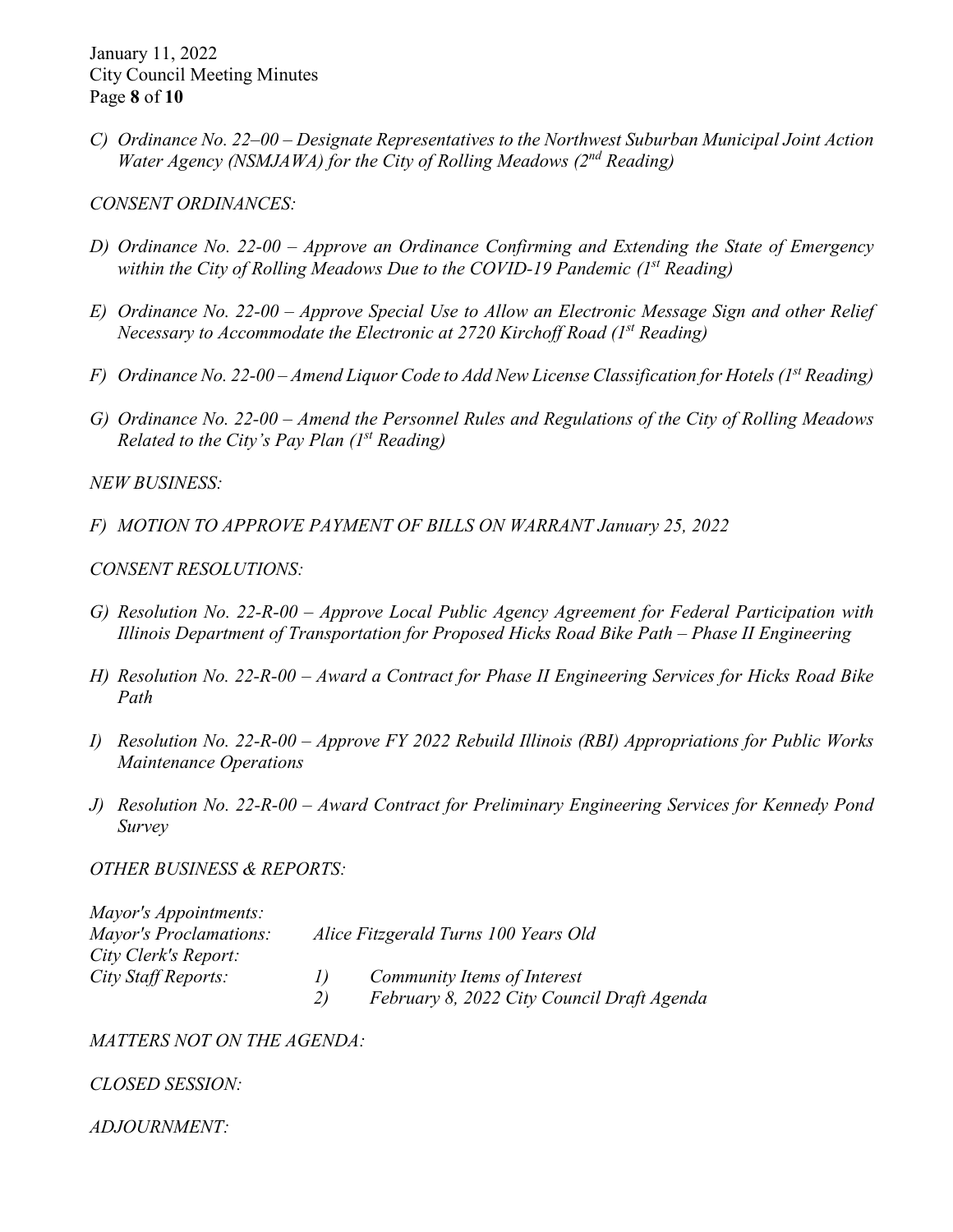## **MATTERS NOT ON THE AGENDA:**

Alderman Vinezeano stated that she has received phone calls and emails from residents and local business owners regarding the January 3rd Cook County Public Health vaccine mandate. It's a hot topic in the community and wanted to address it this evening.

Mayor Gallo reminded Council that there is no discussion during Matters Not on the Agenda and noted that since this is a Cook County mandate we will defer to them for enforcement. We will not tie up City resources and we will not enforce mandates that have the potential to cripple already hurting establishments given the current economic time.

#### **CLOSED SESSION:**

- 1) **Union Negotiations – 5ILCS 120/2 (c) (2) of the Illinois Open Meetings Act -** Collective negotiating matters between the public body and its employees or their representatives, or deliberations concerning salary schedules for one or more classes of employees.
- 2) **Pending or Imminent Litigation – 5 ILCS 120/2 (c) (11) of the Illinois Open Meetings Act –** To consider litigation, when an action against the public body has been filed or is probable or imminent based upon the finding of the City Council.
- 3) **Personnel - 5 ILCS 120/2 (c) (1) of the Illinois Open Meetings Act** To consider the appointment, employment, compensation, discipline, performance, or dismissal of a specific employee of the public body.

Mayor Gallo stated the he would like to entertain a motion to go into closed session under section  $2(c)(2)$ of the Open Meetings Act regarding Union Negotiations, under section  $2(c)(11)$  of the Open Meetings Act based upon the finding that Litigation against the City on a certain matter is probable or imminent and under section 2(c)(1) of the Open Meetings Act regarding Personnel. Alderman O'Brien made the motion and was seconded by Alderman Reyez. There was no discussion.

ROLL CALL:

AYES: McHale, Budmats, O'Brien, Vinezeano, Bisesi, Reyez, Sanoica NAYS: 0 ABSENT: 0

With 7 in favor and 0 opposed. City Council entered into Closed Session.

The audience and press were advised that they do not anticipate taking any action upon returning to open session.